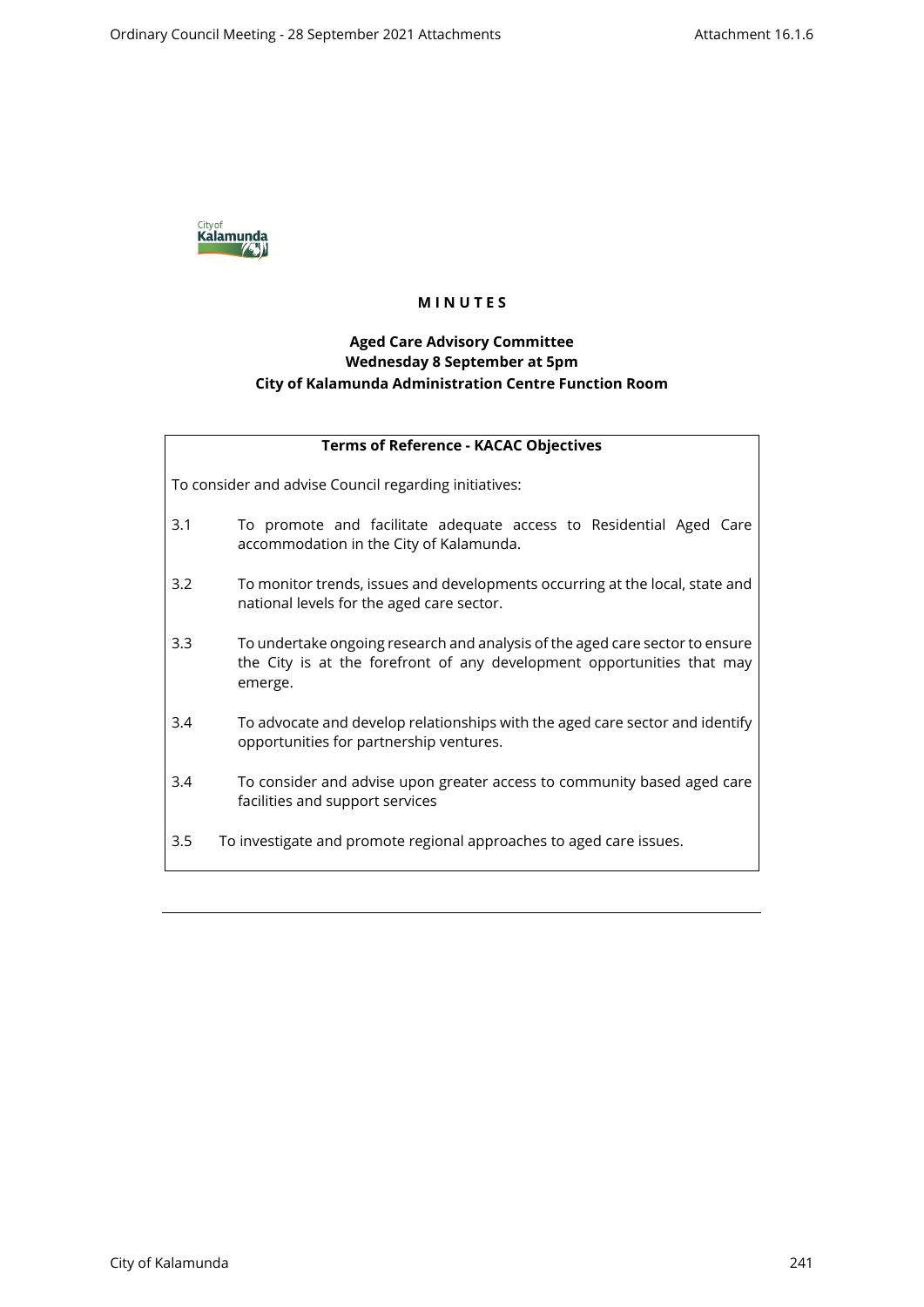## **1 Opening**

In the absence of the Chairperson, Emma Brierty, Cr Sue Bilich presided over the meeting. Cr Bilich welcomed all members of the committee and observers. The meeting was opened at 5:05pm.

Cr Bilich also welcomed Chris Mitchell, Director Aged Care at Rise, as a member of the Committee.

## **2 Acknowledgement of Traditional Owners**

We wish to acknowledge the traditional custodians of the land we are meeting on, the Whadjuk Noongar people. We wish to acknowledge their Elders' past, present and future and respect their continuing culture and the contribution they make to the life of this City and this Region.

## **3 Attendance and Apologies**

## **Attendance**

Cr Sue Bilich Malcolm Roberts Bev Love Ian Tarling Ray Maher

## **Apology**

Cr Margaret Thomas JP Cr Mary Cannon Emma Brierty Elaine Sincock

## **City of Kalamunda Staff**

Rhonda Hardy Nadine Popelier Ruth Chodorowski Donna McPherson

## **Observer**

Neil Pember Iris Jones Florence Cawley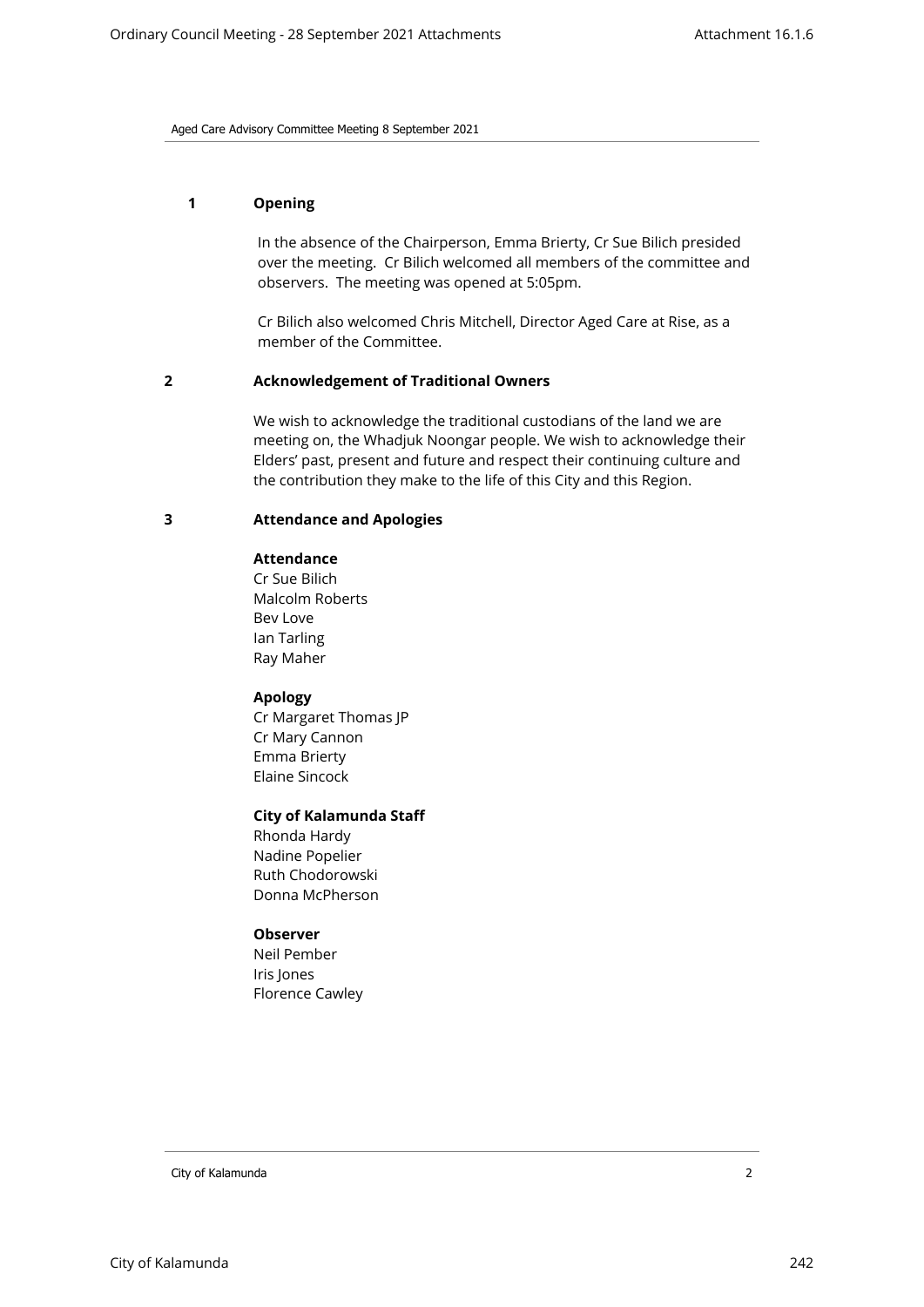#### **4 Confirmation of Minutes**

That the Minutes of the Aged Care Advisory Committee Meeting held on 9 June 2021 as published and circulated, are confirmed as a true and accurate record of the proceedings.

Moved: **Ray Maher**

Seconded: **Malcolm Roberts**

Moved: **Carried Unanimously**

#### **5 Disclosure of Interests**

- a) Members must disclose the nature of their interest in matter to be discussed at the meeting. (Section 5.56 of the *Local Government Act 1995*.)
- b) Employees must disclose the nature of their interest in reports or advice when giving the report or advice to the meeting. (Section 5.70 of the *Local Government Act 1995*.)
- c) Members and staff must disclose their interest in matters to be discussed at the meeting in respect of which the member or employee had given or will give advice.
- 5.1 Nil.

## **6 Correspondence**

Heidelberg Park letters to providers. Email to Development WA.

#### **7 Questions or Deputations**

7.1 Nil.

#### **8 Presentations**

8.1 Community Development- Inclusive Communities – Nadine Popelier This presentation will outline the role and functions being undertaken by the City in relation to the city's seniors' programs.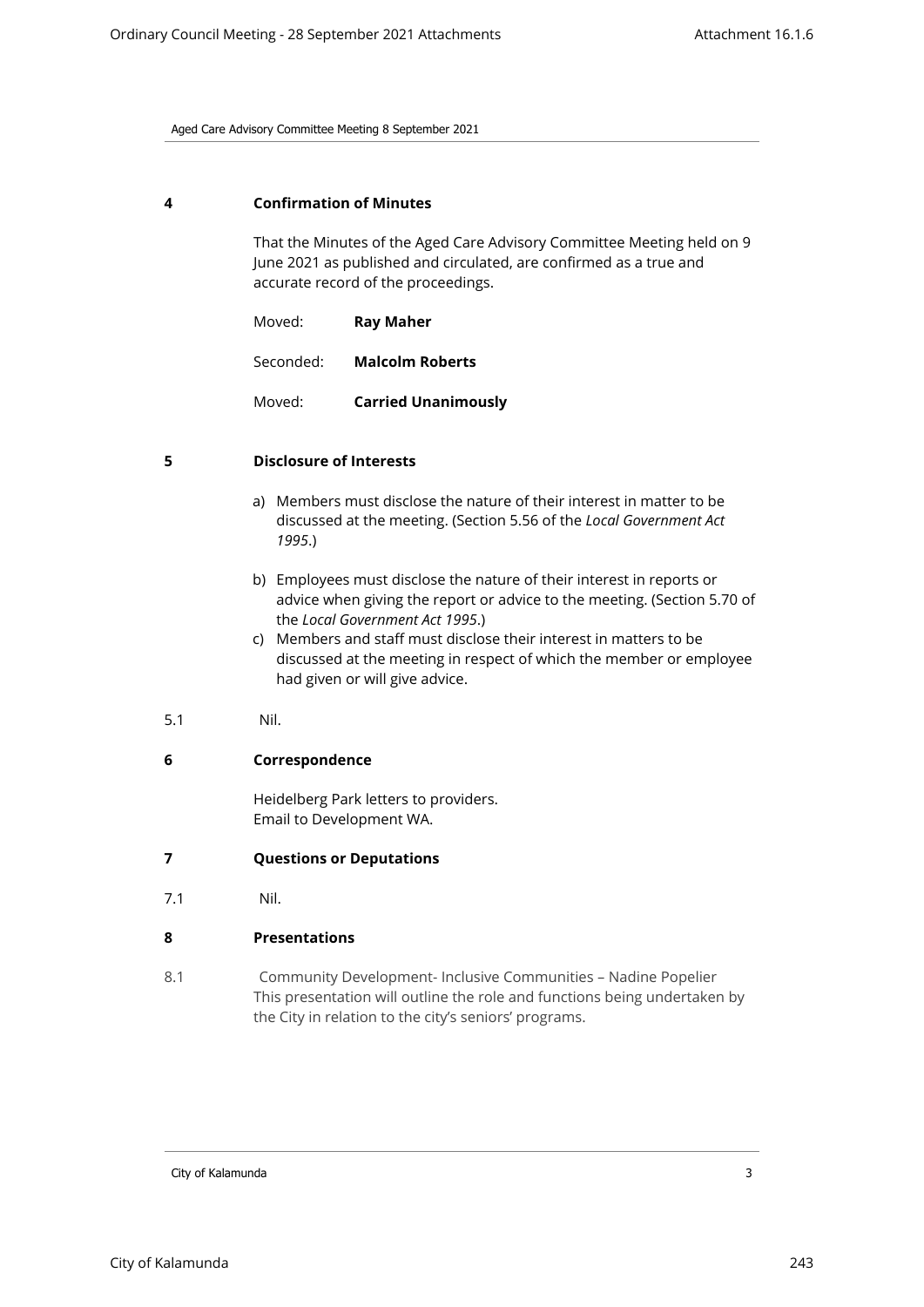## **9 Reports from City of Kalamunda**

9.1 Update Confidential Site Matrix – Rhonda Hardy

## **10 General Business**

## 10.1 **COTA Update**

Attachment 1: [https://www.cotawa.org.au/wp](https://www.cotawa.org.au/wp-content/uploads/2020/07/Website-COTAWA-SENIORS-AT-HOME-GUIDE-DownloadOnlineViewing-01July2020-FNL.pdf)[content/uploads/2020/07/Website-COTAWA-SENIORS-AT-HOME-GUIDE-](https://www.cotawa.org.au/wp-content/uploads/2020/07/Website-COTAWA-SENIORS-AT-HOME-GUIDE-DownloadOnlineViewing-01July2020-FNL.pdf)[DownloadOnlineViewing-01July2020-FNL.pdf](https://www.cotawa.org.au/wp-content/uploads/2020/07/Website-COTAWA-SENIORS-AT-HOME-GUIDE-DownloadOnlineViewing-01July2020-FNL.pdf)

Attachment 2.[https://www.cotawa.org.au/wp](https://www.cotawa.org.au/wp-content/uploads/2020/10/COTAWA-RESOURCES-FOR-SENIORS-IN-WA-27Oct2020-FNL.pdf)[content/uploads/2020/10/COTAWA-RESOURCES-FOR-SENIORS-IN-WA-](https://www.cotawa.org.au/wp-content/uploads/2020/10/COTAWA-RESOURCES-FOR-SENIORS-IN-WA-27Oct2020-FNL.pdf)[27Oct2020-FNL.pdf](https://www.cotawa.org.au/wp-content/uploads/2020/10/COTAWA-RESOURCES-FOR-SENIORS-IN-WA-27Oct2020-FNL.pdf)

The CEO provided update to the committee on a recent meeting held between the Chairman, the CEO and COTA.

COTA will be presenting an information session hosted by the Darling Range Seniors Hub in November at Kalamunda. The City will assist in the promotion of this event.

## 10.2 **Notice of Motion - Malcolm Roberts**

1. To form a randomised focus group of elderly residents to assess the City of Kalamunda Website by attempting to gain specific information, to check their ability to access and understand the system and the information gained.

> Compare the result with the use of hard copy information and verbally delivered information. This would identify any information transfer issues, such as highlighted in the Royal Commission Report and, if significant issues are found, support a case for the provision of a Seniors/Aged Care Officer, readily available to provide guidance and assistance to Kalamunda senior citizens.

| Moved     | <b>Malcolm Roberts</b> |
|-----------|------------------------|
| Seconded: | <b>Bev Love</b>        |
| Vote:     | <b>CARRIED</b>         |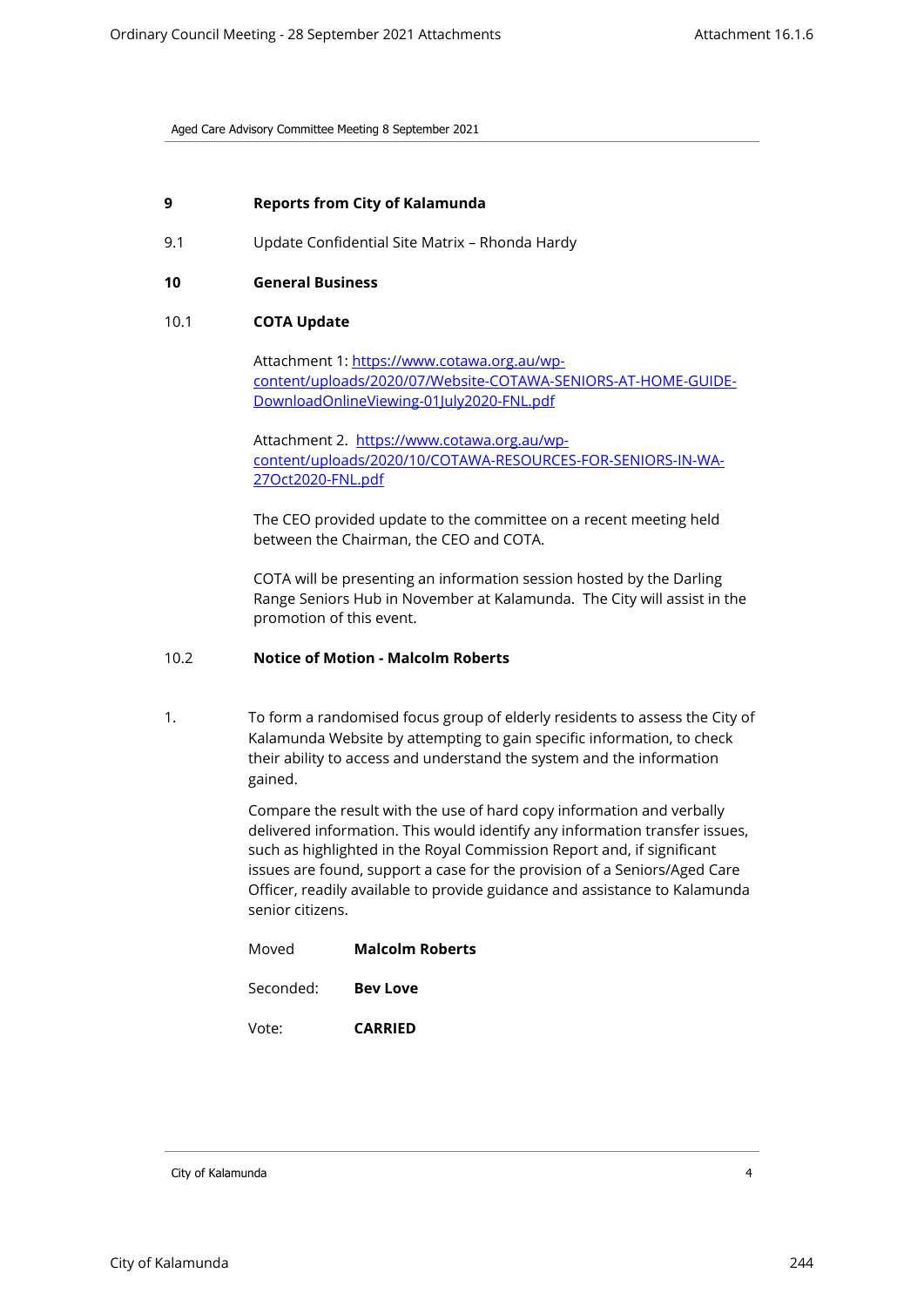#### **City of Kalamunda Response:**

The City would require Council allocating resources to undertake this task. The City currently does not have funding or resources allocated to undertake such a task and the budget and business plans have been set for the 21/22 financial year.

The City s website was reviewed 2 years ago and not due for review. Understanding the aged care system is not a role for local government to interpret.

The City acts as a connector for seniors wanting information about the aged care systems and will refer seniors to the appropriate services that can assist in this regard.

2. To recognise Commonwealth Government Residential Aged Care Accommodation targets as the desired standard for The City, provide incentives to offset increased building costs in the Hills, and actively engage with Governments and the aged care sector to promote and facilitate the development of appropriate residential aged care facilities in the city to assist in achieving these targets.

| Moved     | <b>Malcolm Roberts</b> |
|-----------|------------------------|
| Seconded: | <b>Bev Love</b>        |

Vote: **CARRIED**

## **City of Kalamunda response:**

The City would not support setting targets for a matter that is outside the control of the City. Setting targets would raise expectation that may not be achievable by a Local Government and could potentially be subject to community criticism if targets were not achieved when aged provision is not a local government responsibility.

The City has already provided incentives through the creation of land at Cambridge Reserve and Heidelberg Park for aged care purposes. The city continues to pursue and advocate where possible to attract aged care providers.

This was the role adopted by Council as outlined in the Aged Care Strategy *2016.*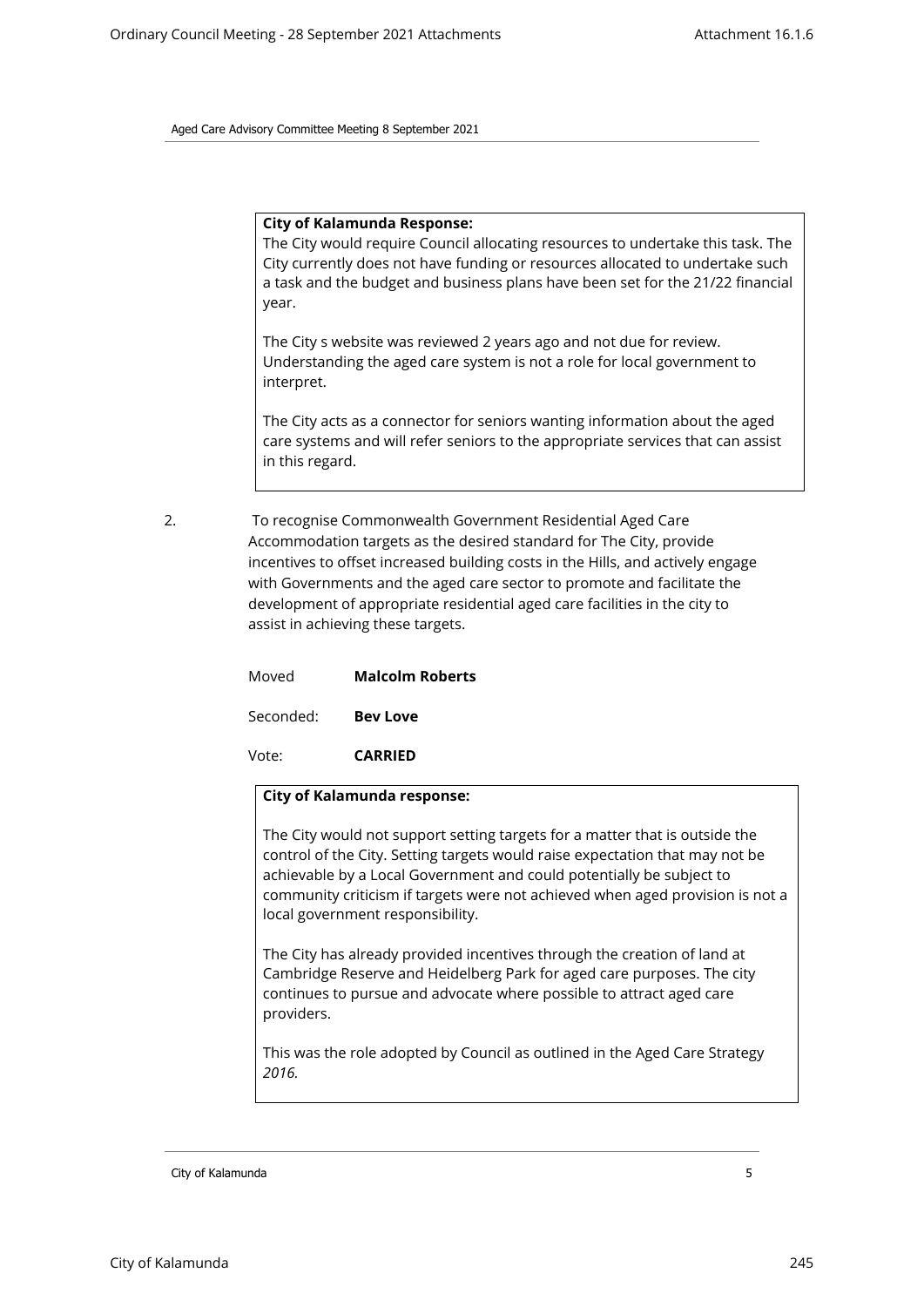- *should not directly undertake any retirement or aged care developments. The sector has become increasingly demanding in terms of regulation, cost efficiency pressures, operational requirements and market demands that both the retirement living and aged care sectors have become more demanding of their owner/operators;*
- *encourage providers that will provide a 'hub and spoke' approach to aged care which means they will have one or more home bases within the Shire and be able to use these to provide home (community) care services and therefore encourage ageing in place; and*
- *use government assets (including State Government land) to encourage retirement living and aged care developments (similar to the Carine Rise and Ridgewood Seniors Affordable Housing development examples); and*
- *prioritise sites close to existing amenities (shops, public transport) which also helps to address the social isolation that some residents have with retirement villages that are suitable for a ground lease to a retirement/aged care operator.*
- 3. Seek KACAC advice on defining the role of a Seniors /Aged Care Officer, including in relation to aged care accommodation, and provide ongoing monitoring of local RACFs, provision of their services and Home Care Services in CoK, to ensure residents' needs are met at the prescribed standard.

|      | Moved                                                                                                                                                                  | Withdrawn |  |
|------|------------------------------------------------------------------------------------------------------------------------------------------------------------------------|-----------|--|
|      | Seconded:                                                                                                                                                              |           |  |
|      | Vote:                                                                                                                                                                  |           |  |
| 4.   | Investigate increased funding options associated with the Aged Care Royal<br>Commission recommendations to engage a Seniors Officer with a role as<br>described above. |           |  |
|      | Moved                                                                                                                                                                  | Withdrawn |  |
|      | Seconded:                                                                                                                                                              |           |  |
|      | Vote:                                                                                                                                                                  |           |  |
| 11   | <b>Date of Next Meeting</b>                                                                                                                                            |           |  |
| 11.1 | No meeting set until after local government elections.                                                                                                                 |           |  |